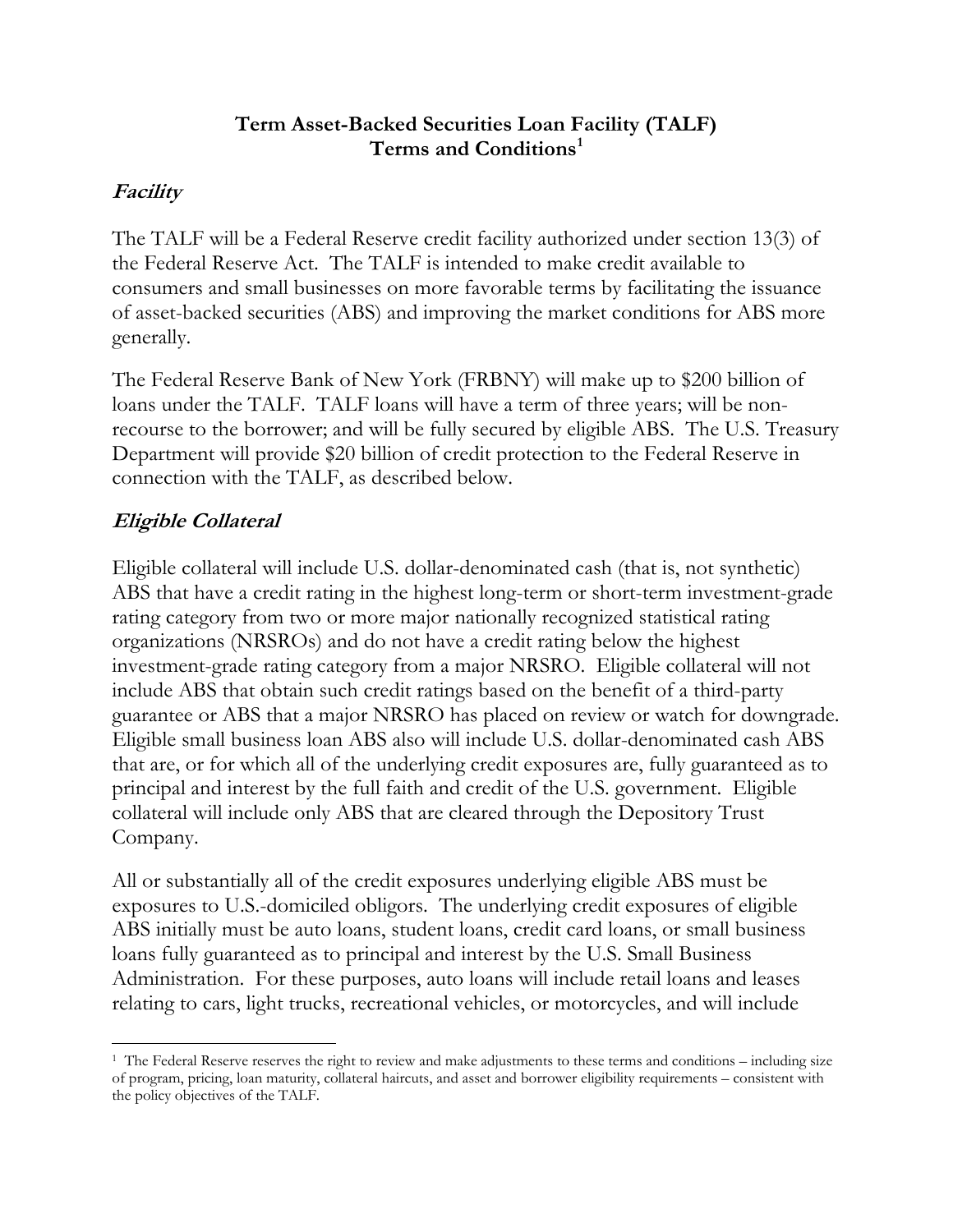auto dealer floorplan loans; student loans will include federally guaranteed student loans (including consolidation loans) and private student loans. The set of permissible underlying credit exposures of eligible ABS may be expanded later to include commercial mortgages, non-Agency residential mortgages, and/or other asset classes. The underlying credit exposures must not include exposures that are themselves cash or synthetic ABS.

Except for SBA Pool Certificates or Development Company Participation Certificates, eligible ABS must be issued on or after January 1, 2009. All or substantially all of the credit exposures underlying eligible auto loan ABS (except auto dealer floorplan ABS) must have been originated on or after October 1, 2007. All or substantially all of the credit exposures underlying eligible student loan ABS must have had a first disbursement date on or after May 1, 2007. SBA Pool Certificates and Development Company Participation Certificates must have been issued on or after January 1, 2008, regardless of the dates of the underlying loans or debentures. The SBA-guaranteed credit exposures underlying all other eligible small business ABS must have been originated on or after January 1, 2008. Eligible credit card and auto dealer floorplan ABS must be issued to refinance existing credit card and auto dealer floorplan ABS, respectively, maturing in 2009 and must be issued in amounts no greater than the amount of the maturing ABS.

Eligible auto loan ABS and credit card ABS must have an average life of no more than five years.

Eligible collateral for a particular borrower must not be backed by loans originated or securitized by the borrower or by an affiliate of the borrower.

## **Eligible Borrowers**

Any U.S. company that owns eligible collateral may borrow from the TALF, provided the company maintains an account relationship with a primary dealer. An entity is a U.S. company for purposes of the TALF if it is (i) a business entity or institution that is organized under the laws of the United States or a political subdivision or territory thereof (U.S.-organized) and conducts significant operations or activities in the United States (regardless of whether any such entity has a parent company that is not U.S. organized), including any U.S.-organized subsidiary of such an entity; (ii) a U.S. branch or agency of a foreign bank (other than a foreign central bank) that maintains reserves with a Federal Reserve Bank; or (iii) an investment fund that is U.S.-organized and managed by an investment manager that has its principal place of business in the United States. Notwithstanding the foregoing, a U.S. company excludes any entity that is controlled by a foreign government or is managed by an investment manager controlled by a foreign government.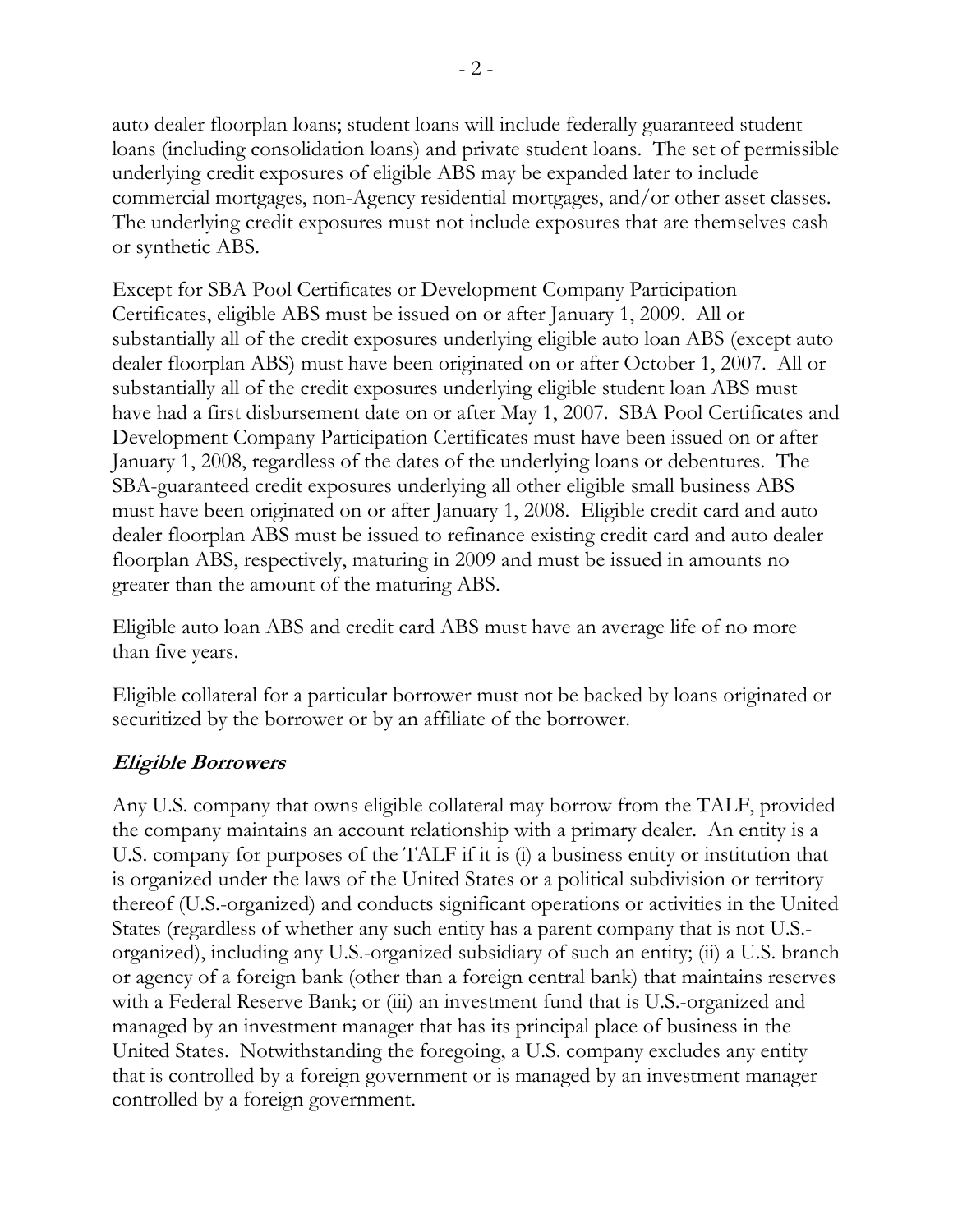### **Transaction Structure and Pricing**

Credit extensions under the TALF will be in the form of non-recourse loans secured by eligible collateral. TALF loans will have a three-year term, with interest payable monthly. TALF loans will not be subject to mark-to-market or re-margining requirements.

TALF loans will be pre-payable in whole or in part at the option of the borrower, but substitution of collateral during the term of the loan generally will not be allowed. Any remittance of principal on eligible collateral must be used immediately to reduce the principal amount of the TALF loan in proportion to the loan's original loan-tovalue ratio (e.g., if the original loan-to-value ratio was 90 percent, 90 percent of any remittance of principal must immediately be repaid to the FRBNY).

The interest rate on TALF loans secured by ABS backed by Federally guaranteed student loans will be 50 basis points over 1-month Libor. The interest rate on TALF loans secured by SBA Pool Certificates will be the Federal funds target rate plus 75 basis points. The interest rate on TALF loans secured by SBA Development Company Participation Certificates will be 50 basis points over the 3-year Libor swap rate. For TALF loans secured by other eligible fixed-rate ABS, the interest rate will be 100 basis points over the 3-year Libor swap rate. For TALF loans secured by other eligible floating-rate ABS, the interest rate will be 100 basis points over 1-month Libor. The FRBNY also will assess an administrative fee equal to 5 basis points of the loan amount on the settlement date of each loan transaction.

For collateral priced at a premium to par the borrower will make an additional principal payment calculated to adjust for the expected reversion of market value toward par value as the ABS matures.

## **Haircuts**

Initial collateral haircuts are as follows:

**ABS Average Life (years)** 

| <b>Sector</b> | <b>Subsector</b>                                      |  | $0-1$ >1-2 >2-3 >3-4 >4-5 >5-6 >6-7 |  |  |
|---------------|-------------------------------------------------------|--|-------------------------------------|--|--|
| Auto          | Prime retail lease $10\%$ $11\%$ $12\%$ $13\%$ $14\%$ |  |                                     |  |  |
| Auto          | Prime retail loan $6\%$ $7\%$ $8\%$ $9\%$ $10\%$      |  |                                     |  |  |
| Auto          | Subprime retail loan 9% 10% 11% 12% 13%               |  |                                     |  |  |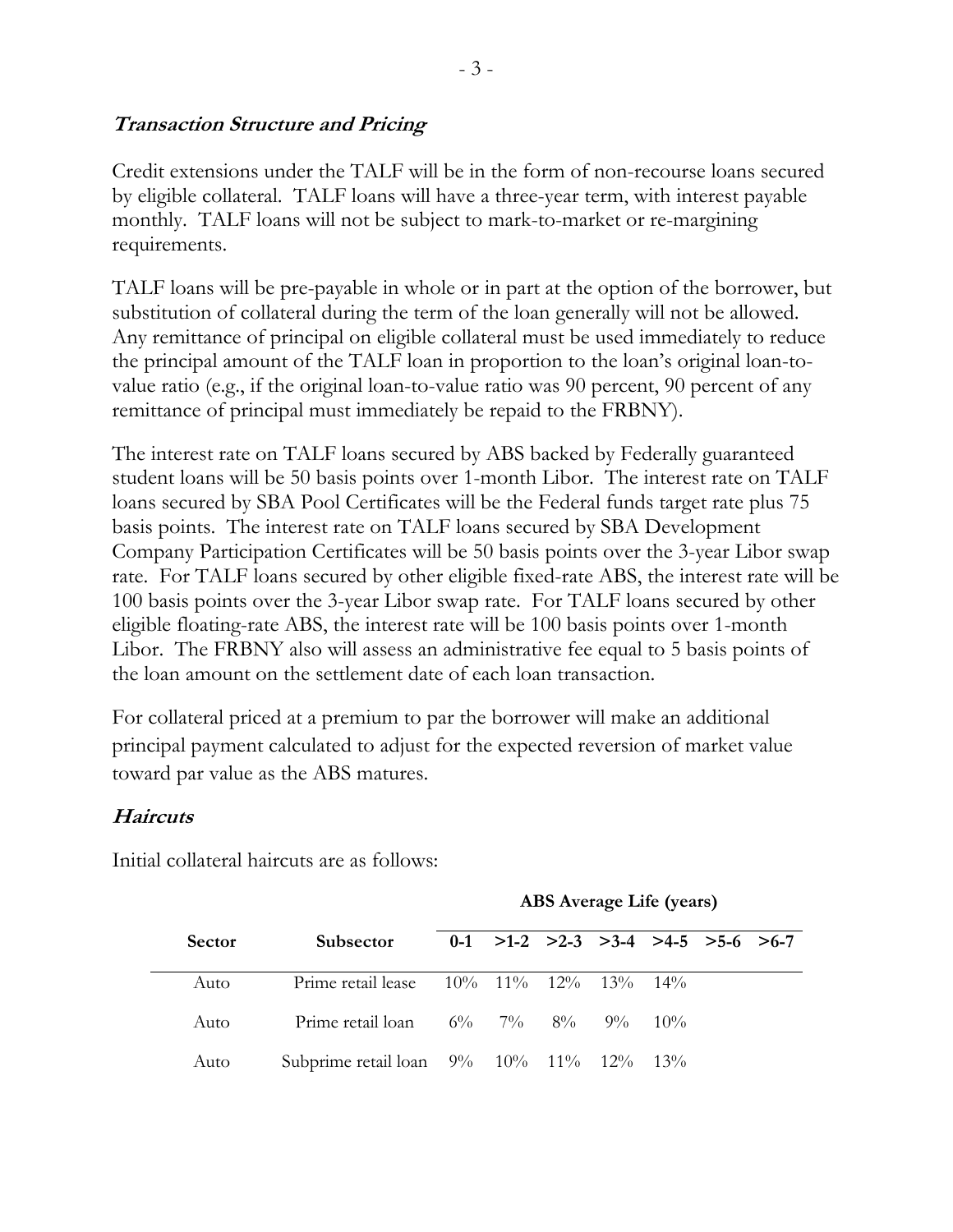| Auto                  | Floorplan        | $12\%$ | $13\%$ | $14\%$ | $15\%$ | 16%    |        |        |
|-----------------------|------------------|--------|--------|--------|--------|--------|--------|--------|
| Auto                  | RV/motorcycle    | $7\%$  | $8\%$  | $9\%$  | $10\%$ | $11\%$ |        |        |
| Credit Card           | Prime            | $5\%$  | $5\%$  | $6\%$  | $7\%$  | $8\%$  |        |        |
| Credit Card           | Subprime         | $6\%$  | $7\%$  | $8\%$  | $9\%$  | $10\%$ |        |        |
| Student Loan          | Private          | $8\%$  | $9\%$  | $10\%$ | $11\%$ | $12\%$ | $13\%$ | $14\%$ |
| Student Loan          | Gov't guaranteed | $5\%$  | $5\%$  | $5\%$  | $5\%$  | $5\%$  | $6\%$  | $6\%$  |
| <b>Small Business</b> | SBA loans        | $5\%$  | $5\%$  | $5\%$  | $5\%$  | $5\%$  | $6\%$  | $6\%$  |

For ABS benefiting from a government guarantee with average lives beyond five years, haircuts will increase by one percentage point for every two additional years of average life beyond five years. For all other ABS with average lives beyond five years, haircuts will increase by one percentage point for each additional year of average life beyond five years.

### **Allocation**

The FRBNY will announce monthly TALF loan subscription and settlement dates. On each subscription date, borrowers will be able to request one or more floating-rate and one or more fixed-rate TALF loans by indicating for each loan the eligible ABS collateral they expect to pledge, the desired loan amount, and the desired interest rate format (fixed or floating). Loan proceeds will be disbursed to the borrower, contingent on receipt by the FRBNY's custodian bank of the eligible ABS collateral. The minimum size for each TALF loan will be \$10 million.

The FRBNY will reserve the right to reject any request for a loan, in whole or in part, in its discretion. In this regard, the FRBNY will develop and implement procedures to identify for further scrutiny potentially high-risk ABS that a borrower proposes to pledge to the FRBNY under the TALF.

### **Roles of Primary Dealers and Custodian Bank**

Each borrower must use a primary dealer, which will act as agent for the borrower, to access the TALF and must deliver eligible collateral to the FRBNY's custodian bank.

### **Role of the U.S. Treasury Department**

The FRBNY will create a special purpose vehicle (SPV) to purchase and manage any assets received by the FRBNY in connection with any TALF loans. The FRBNY will enter into a forward purchase agreement with the SPV under which the SPV will